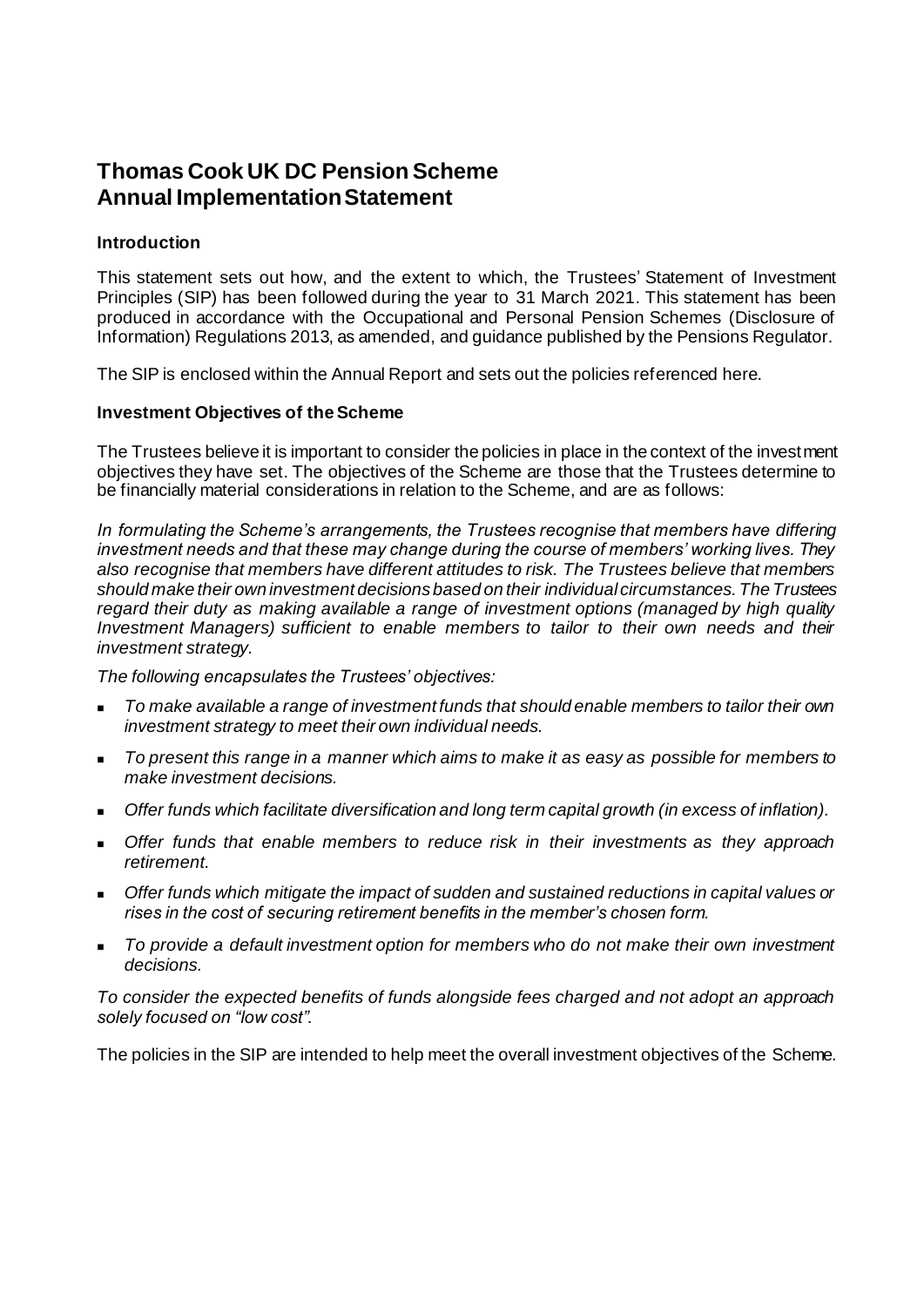### **Review of the SIP**

During the year the Trustees reviewed the Scheme's SIP in September 2020. A new SIP was agreed in order to reflect new requirements under The Occupational Pension Scheme (Investment and Disclosure) (Amendment) Regulations 2019, relating to the following:

- How the arrangements with the asset managers incentivise the asset managers to align their investment strategy and decisions with the Trustees' policies in the SIP.
- How those arrangements incentivise the asset managers to make decisions based on assessments about medium to long-term financial and non-financial performance of an issuer of debt or equity and to engage with issuers of debt or equity in order to improve their performance in the medium to long-term.
- How the method (and time horizon) of the evaluation of asset manager's performance and the remuneration for asset management services are in line with the Trustees' policies mentioned in the SIP.
- How the Trustees monitor portfolio turnover costs incurred by the asset managers and how it defines and monitors targeted portfolio turnover or turnover range.
- The duration of the arrangements with the asset managers.

In addition to the above, amendments were made to the SIP to reflect the closed status of the Scheme following the insolvency of Thomas Cook in September 2019.

#### **Assessment of how the SIP policies have been followed for the year to 31 March 2021**

The information provided in the following table highlights the work undertaken by the Trustees during the year, and longer term where relevant, and sets out how this work followed the Trustees policies in the SIP. In summary, it is the Trustees' view that the policies in the SIP have been followed during the Scheme year to 31 March 2021.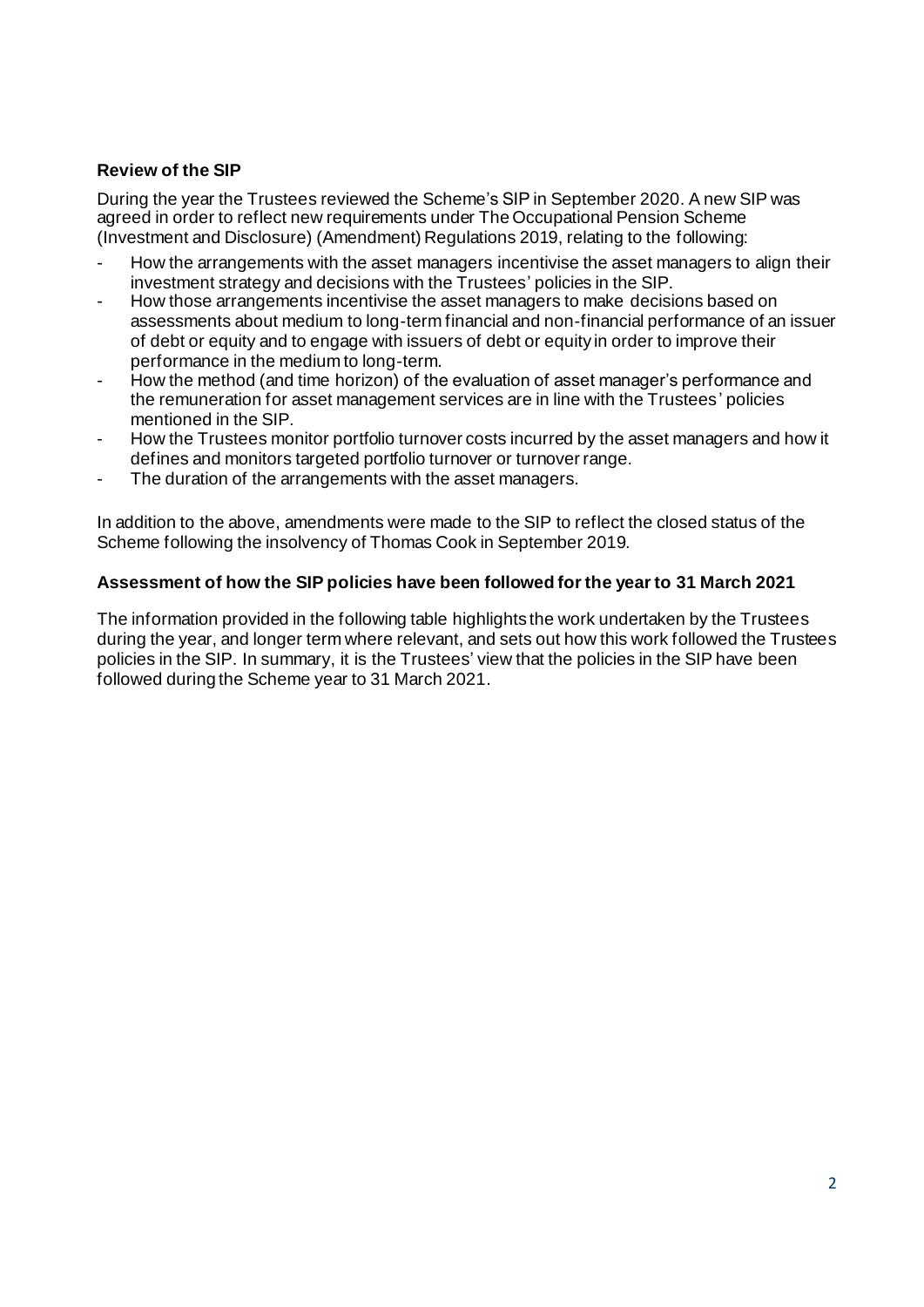|                         | <b>Requirement</b>                                                                           | Policy/paragraph of SIP                                                                                        | In the year to 31 March 2021                                                                                                                                                                                                                                                                                                                                                                                                                                                                                                 |
|-------------------------|----------------------------------------------------------------------------------------------|----------------------------------------------------------------------------------------------------------------|------------------------------------------------------------------------------------------------------------------------------------------------------------------------------------------------------------------------------------------------------------------------------------------------------------------------------------------------------------------------------------------------------------------------------------------------------------------------------------------------------------------------------|
| $\mathbf 1$             | Securing compliance with the<br>legal requirements about<br>choosing investments             | Paragraph 1.                                                                                                   | In considering appropriate investments for the Scheme, the Trustees obtain and consider the<br>written advice of Mercer, whom the Trustees believe to be suitably qualified to provide such<br>advice. The Trustees did not choose any new investments for the Scheme during the year.                                                                                                                                                                                                                                       |
| 2&3                     | Kinds of investments to be held<br>and the balance between<br>different kinds of investments | Paragraphs 4.1 and 4.2.                                                                                        | The investments (fund type, management style and asset allocations) did not change during the<br>year and the SIP was implemented in line with the stated policy.                                                                                                                                                                                                                                                                                                                                                            |
| $\overline{\mathbf{4}}$ | Risks, including the ways in<br>which risks are to be measured<br>and managed                | Paragraph 3.                                                                                                   | The Trustees maintained a risk register during the year. The risk register sets out the risks to<br>associated with the Scheme, including those in relation to investments, and considers the impact,<br>likelihood, controls and mitigation steps for each risk.                                                                                                                                                                                                                                                            |
|                         |                                                                                              |                                                                                                                | During the year the risk register was reviewed by the Trustees at each Trustee Board meeting.                                                                                                                                                                                                                                                                                                                                                                                                                                |
|                         |                                                                                              |                                                                                                                | The Trustees reviewed the measurement of a number of the risks noted in the SIP on a quarterly<br>basis during the year as part of regular performance reporting. The reports were provided by the<br>Scheme's investment consultant, Mercer.                                                                                                                                                                                                                                                                                |
|                         |                                                                                              |                                                                                                                | The Trustees are satisfied that the SIP policies have been followed during the period.                                                                                                                                                                                                                                                                                                                                                                                                                                       |
| $5\overline{)}$         | Expected return on investments Paragraphs 4.2 and 7.                                         |                                                                                                                | There were no changes to the objectives, benchmarks or targets set for the Scheme's mandates.                                                                                                                                                                                                                                                                                                                                                                                                                                |
|                         |                                                                                              | Note that as members<br>select their own funds,<br>there is no single<br>expected return across<br>the Scheme. | Investment performance was reviewed each quarter in order to compare actual and expected<br>investment returns relative to benchmarks. The performance reports provided during the year<br>included how each investment manager was delivering against their specific targets. In addition,<br>the Trustees considered at each of its meetings the research ratings assigned by Mercer to each<br>underlying fund. This denotes Mercer's assessment of the likelihood of the fund's performance<br>objective being achieved. |
| 6                       | Realisation of investments                                                                   | Paragraph 6.                                                                                                   | The Trustees receive an administration report each quarter, which details the extent to which<br>benefit payments and other core financial transactions have been processed within service level<br>agreements and regulatory timelines. There were no issues experienced with realisation of<br>investments during the period.                                                                                                                                                                                              |
|                         |                                                                                              |                                                                                                                | All funds are daily dealt pooled investment vehicles, accessed by an insurance contract.                                                                                                                                                                                                                                                                                                                                                                                                                                     |
|                         |                                                                                              |                                                                                                                | The DC property fund available as a self-select option suspended dealing in March 2020 owing to<br>the difficulty in obtaining reliable valuations of property. This was in line with FCA rules and<br>followed a number of other open-ended property funds "gating" in this way. The fund resumed<br>dealing on 1 October 2020. During the suspension period, member contributions were re-directed<br>to a daily liquid fund, and no issues were experienced with processing benefit payments.                             |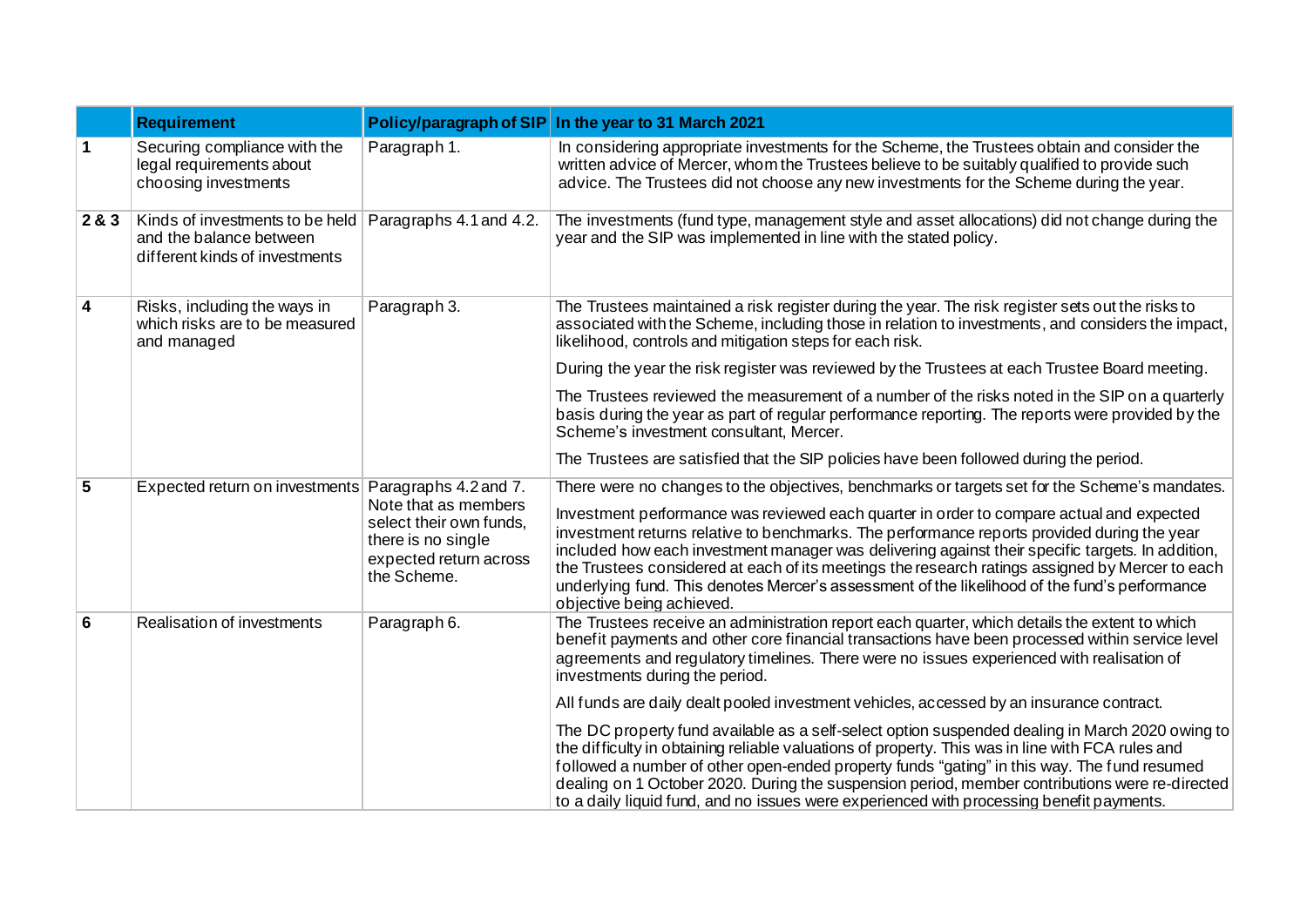|                 | <b>Requirement</b>                                                                                                                                                                                                                     | Policy/paragraph of SIP                                                                                                                               | In the year to 31 March 2021                                                                                                                                                                                                                                                                                                                                                                                                                                                                                                                                                                                                                                                                                                                                                                                                                                                                                                                                                 |
|-----------------|----------------------------------------------------------------------------------------------------------------------------------------------------------------------------------------------------------------------------------------|-------------------------------------------------------------------------------------------------------------------------------------------------------|------------------------------------------------------------------------------------------------------------------------------------------------------------------------------------------------------------------------------------------------------------------------------------------------------------------------------------------------------------------------------------------------------------------------------------------------------------------------------------------------------------------------------------------------------------------------------------------------------------------------------------------------------------------------------------------------------------------------------------------------------------------------------------------------------------------------------------------------------------------------------------------------------------------------------------------------------------------------------|
| $\overline{7}$  | Financially material<br>considerations over the<br>appropriate time horizon,<br>including how they are taken<br>into account in the selection,<br>retention and realisation of<br>investments.                                         | The risks identified in the<br>SIP are considered by<br>the Trustees to be<br>'financially material'.<br>Paragraphs 2 and 3<br>outlines these issues. | The financially material risks identified by the Trustees, and how they are measured and<br>managed, formed part of the SIP review in September 2020.<br>There were no significant changes to this policy during the year.                                                                                                                                                                                                                                                                                                                                                                                                                                                                                                                                                                                                                                                                                                                                                   |
| 8               | The extent (if at all) to which<br>non-financial matters are taken<br>into account in the selection,<br>retention and realisation of<br>investments                                                                                    | Within paragraph 9.                                                                                                                                   | There were no changes to the SIP policy during the year.<br>No member views on investment matters (financial or non-financial) were received by the<br>Trustees.                                                                                                                                                                                                                                                                                                                                                                                                                                                                                                                                                                                                                                                                                                                                                                                                             |
| 9               | The exercise of the rights<br>(including voting rights)<br>attaching to the investments                                                                                                                                                | Paragraph 9.                                                                                                                                          | During the year, the Scheme continued to invest solely in pooled funds, where voting and<br>engagement activities are delegated to the investment managers.                                                                                                                                                                                                                                                                                                                                                                                                                                                                                                                                                                                                                                                                                                                                                                                                                  |
| 10 <sup>°</sup> | Undertaking engagement<br>activities in respect of the<br>investments (including the<br>methods by which, and the<br>circumstances under which,<br>trustees would monitor &<br>engage with relevant persons<br>about relevant matters) |                                                                                                                                                       | However, stewardship monitoring on investment manager voting and engagement activity and<br>adherence to the UK Stewardship Code is part of the Trustees' policy. During the period, in<br>respect of funds managed under a fiduciary management arrangement by Mercer, the Trustees<br>received an annual Stewardship Monitoring report which reviewed voting and engagement<br>policies and practices of the relevant Mercer funds. No issues were identified and the Trustees<br>consider that the policy in place has been implemented appropriately during the year.<br>For funds managed under a fiduciary arrangement, Mercer has set a target to reach net zero<br>carbon emissions by 2050. As the fiduciary manager, Mercer (on the Trustees' behalf), will<br>engage with the underlying third party investment managers in order to deliver on this target. The<br>Trustees believe that this aligns with their policies in relation to risk management and ESG. |
|                 |                                                                                                                                                                                                                                        |                                                                                                                                                       | The Trustees have also requested key voting activities from their managers. The information<br>received is summarised later in this statement.                                                                                                                                                                                                                                                                                                                                                                                                                                                                                                                                                                                                                                                                                                                                                                                                                               |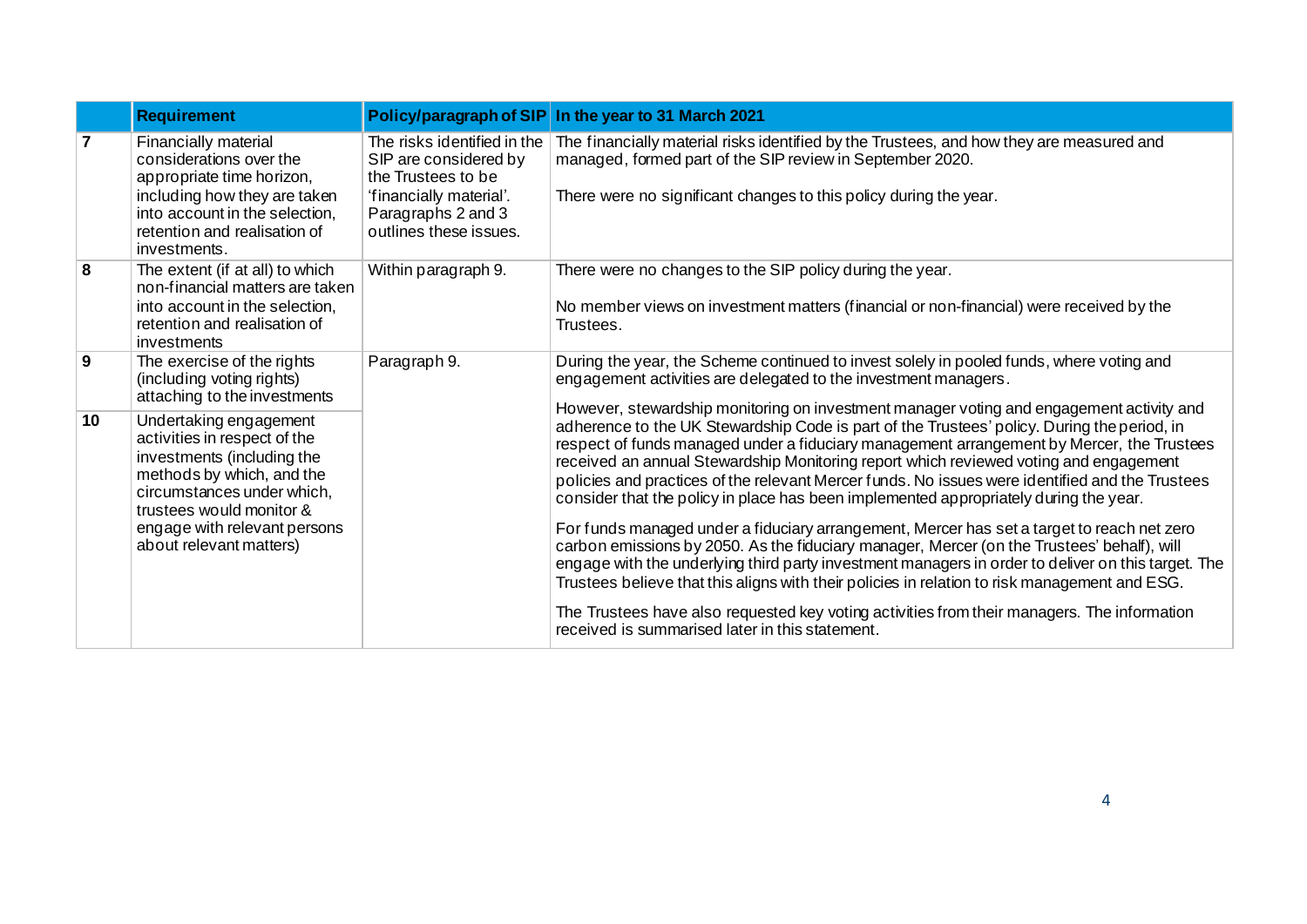|                          | <b>Requirement</b>                                                                                                                                                                                                                                                                                                                                                                                                                       | <b>Policy/paragraph of SIP</b> | In the year to 31 March 2021                                                                                                                                                                                                                                                                                                                                                                                                                                                                                                                                                                                               |
|--------------------------|------------------------------------------------------------------------------------------------------------------------------------------------------------------------------------------------------------------------------------------------------------------------------------------------------------------------------------------------------------------------------------------------------------------------------------------|--------------------------------|----------------------------------------------------------------------------------------------------------------------------------------------------------------------------------------------------------------------------------------------------------------------------------------------------------------------------------------------------------------------------------------------------------------------------------------------------------------------------------------------------------------------------------------------------------------------------------------------------------------------------|
| 11 &<br>12 <sup>12</sup> | How the manager<br>$arrangement(s)$ incentivise the<br>manager to align its investment<br>strategy and decisions with<br>trustees' policies.<br>How the arrangement<br>incentivises the manager to<br>make decisions based on<br>assessments about medium to<br>long-term financial and non-<br>financial performance of an<br>issuer of debt/equity and<br>engage with issuers to improve<br>performance in the medium to<br>long-term. | Paragraph 5.                   | New disclosures on the Trustees' policies were added to the SIP in September 2020 which reflect<br>current practice.<br>Assessment of the medium to long-term financial and non-financial performance of an issuer are<br>made by the investment managers, with appropriate monitoring by the Trustees. Over the year,<br>the Trustees monitored how each asset manager embeds ESG into their investment process and<br>how the managers' responsible investment philosophy aligns with the Trustees' own beliefs via<br>changes in the ESG ratings assigned by Mercer.                                                    |
| 13                       | How the method (and time<br>horizon) of the evaluation of the<br>asset manager's performance<br>and the remuneration for asset<br>management services are in<br>line with the trustees' policies.                                                                                                                                                                                                                                        | Paragraph 5.                   | New disclosures on the Trustees' policies were added to the SIP in September 2020 which reflect<br>current practice.<br>Short and long term investment performance was reviewed through quarterly investment reports<br>prepared, which cover 3 month, 1 year, 3 years, and 5 years of performance statistics.<br>In terms of asset manager remuneration, alongside the Chair's Statement disclosures the<br>Trustees consider the extent to which the Scheme provides value for members. This includes<br>consideration of the fees paid by members and the net of fees investment performance<br>experienced by members. |
| 14                       | How trustees monitor portfolio<br>turnover costs incurred by the<br>manager, and how they define<br>and monitor targeted portfolio<br>turnover or turnover range.                                                                                                                                                                                                                                                                        | Paragraph 5.                   | New disclosures on the Trustees' policies were added to the SIP in September 2020 which reflect<br>current practice.<br>Transaction costs were assessed as part of preparing the annual illustrations of the impact of fees<br>and charges on members' benefits, as detailed in the Chair's Statement. The Trustees have not<br>set portfolio turnover targets; the Trustees instead assess performance net of the impact of the<br>costs of such activities.                                                                                                                                                              |
| 15                       | The duration of the<br>arrangement with the asset<br>manager                                                                                                                                                                                                                                                                                                                                                                             | Paragraph 5.                   | New policy added in September 2020 which reflects current practice.                                                                                                                                                                                                                                                                                                                                                                                                                                                                                                                                                        |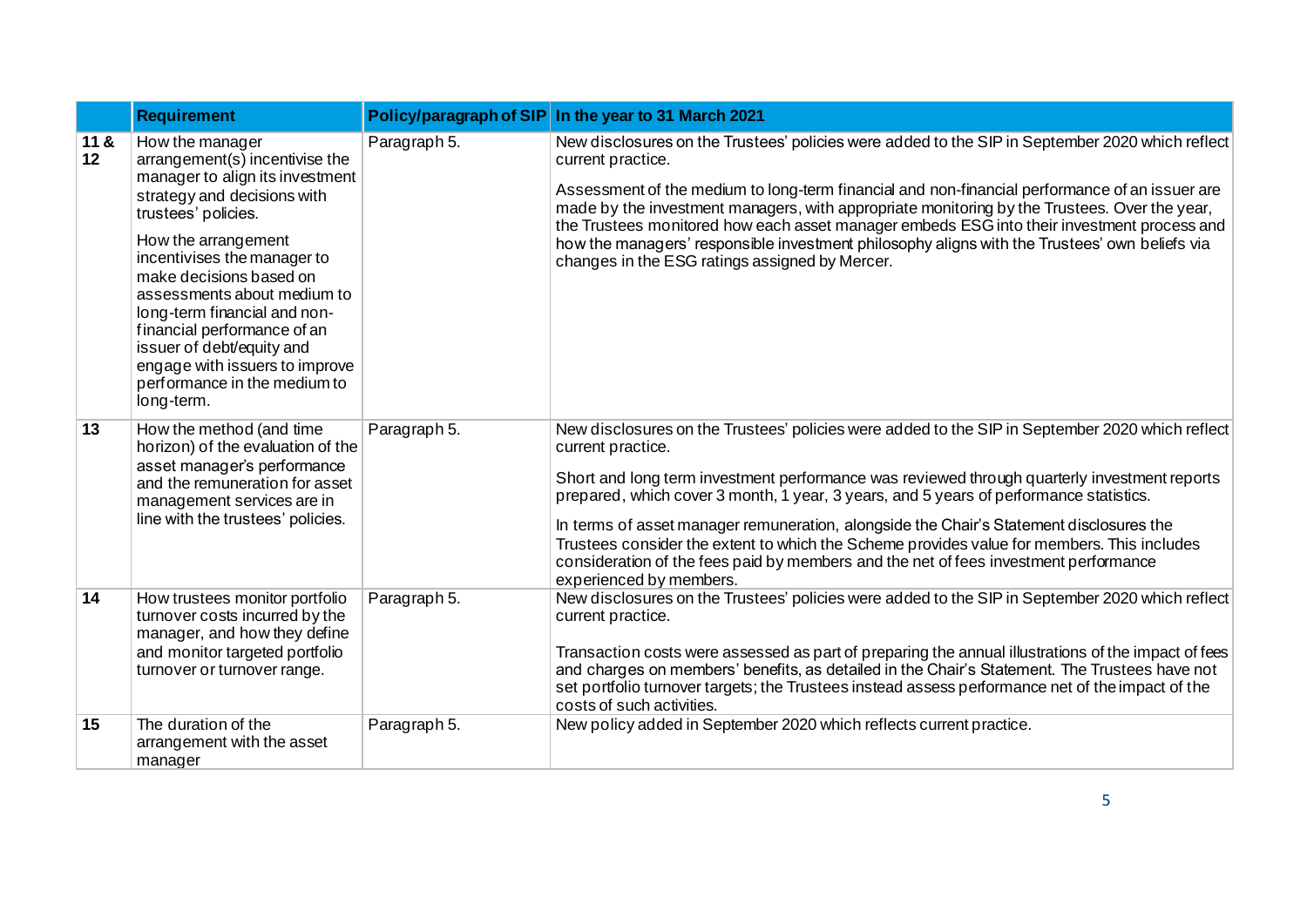## **Voting and Engagement**

The SIP sets out the Trustees; policy on environmental, social and governance (ESG) considerations, including stewardship (voting and engagement) and climate change.

In line with its policies, the Trustees have delegated its voting rights, and responsibility for engagement with investee companies, to the Scheme's underlying investment managers. The Trustees do not use the direct services of a proxy voter. The majority of voting activity will arise in public equity funds and as such the Trustees have reported voting information with respect to the funds that hold equities (including multi-asset funds), where this information has been provided.

### **Voting Activity during the Scheme year**

The Scheme makes available to members the following pooled funds. The funds highlighted in blue rows in the tables hold equities.

| <b>Fund</b>                         | <b>Underlying Manager / Fund</b>               | Allocation % |
|-------------------------------------|------------------------------------------------|--------------|
|                                     | <b>BlackRock Aquila UK Equity Index</b>        | 3.0          |
| TC Growth                           | <b>BlackRock Emerging Markets Equity Index</b> | 5.0          |
|                                     | BlackRock Aquila World ex UK Equity Index      | 42.0         |
|                                     | Mercer Diversified Growth                      | 50.0         |
| TC Flexible Journey De-             | <b>BlackRock Aquila UK Equity Index</b>        | 0.7          |
| risking                             | <b>BlackRock Emerging Markets Equity Index</b> | 1.1          |
|                                     | BlackRock Aquila World ex UK Equity Index      | 8.9          |
|                                     | <b>Mercer Diversified Growth</b>               | 40.0         |
|                                     | <b>LGIM Pre-Retirement</b>                     | 22.7         |
|                                     | BlackRock Aquila All Stocks UK Gilt Index      | 13.3         |
|                                     | BlackRock All Stocks Index Linked Gilt*        | 13.3         |
| <b>BlackRock Sterling Liquidity</b> | <b>BlackRock Sterling Liquidity</b>            | 100.0        |

*Funds used in Default Strategy (also available as self-select options unless noted)*

\*This fund is only used within a blended strategy, rather than being available as a stand -alone option.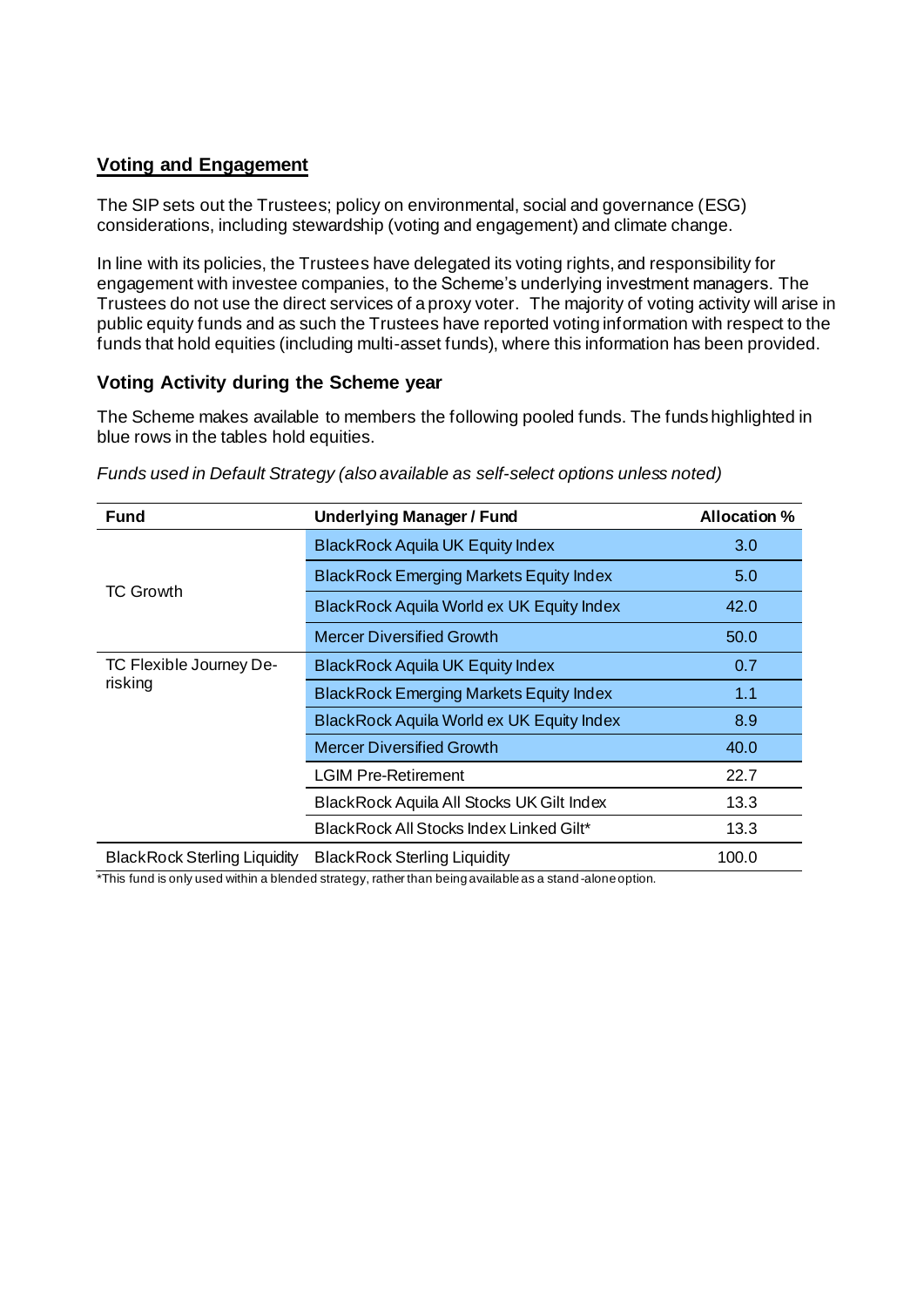*Self-select funds (the default funds listed in the prior table are also available on a self-select basis unless marked)*

| <b>Fund Type</b>                   | <b>Fund</b>                                             |
|------------------------------------|---------------------------------------------------------|
| Multi-Asset                        | <b>Mercer Diversified Growth</b>                        |
| <b>LGIM Future World</b><br>Equity |                                                         |
|                                    | <b>HSBC Islamic Global Equity Index</b>                 |
|                                    | BlackRock Aquila (30:70) GBP Hedged Global Equity Index |
|                                    | BlackRock Aquila World ex UK Equity Index               |
|                                    | <b>BlackRock Emerging Markets Equity Index</b>          |
|                                    | <b>BlackRock Aquila UK Equity Index</b>                 |
| <b>Bond</b>                        | <b>BlackRock Aquila All Stocks UK Gilt Index</b>        |
|                                    | <b>LGIM Pre-Retirement</b>                              |
| Alternatives                       | <b>Mercer Active Property</b>                           |

## **Investment Manager Voting Disclosures**

The Trustees have been provided with the voting disclosures relating to the funds that invest in equities listed in the above tables, including the component parts of the default strategy. These are summarised overleaf.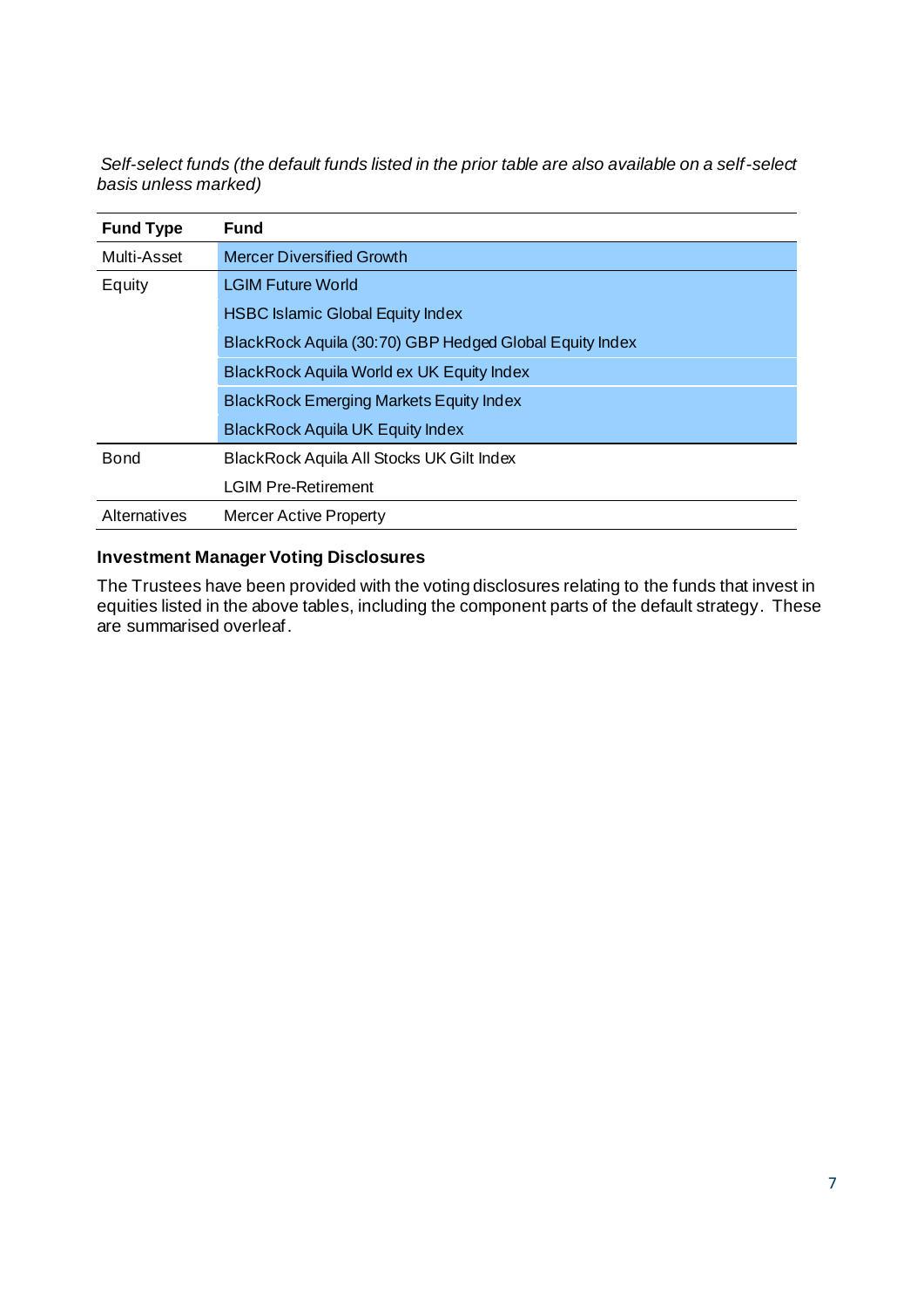|                                                         | 12 Months to 31 March 2021       |                                     |                                             |                                               |                                                  |                                        |
|---------------------------------------------------------|----------------------------------|-------------------------------------|---------------------------------------------|-----------------------------------------------|--------------------------------------------------|----------------------------------------|
| <b>Fund</b>                                             | No. meetings<br>eligible to vote | No. resolutions<br>eligible to vote | % resolutions<br>voted on where<br>eligible | Of resolutions<br>voted, % with<br>management | Of resolutions<br>voted, % against<br>management | Of resolutions<br>voted.%<br>abstained |
| <b>BlackRock Aquila UK Equity Index</b>                 | 1,211                            | 15,742                              | 97.2                                        | 92.5                                          | 5.7                                              | 1.8                                    |
| <b>BlackRock Emerging Markets Equity Index</b>          | 3,632                            | 32,114                              | 98.2                                        | 88.4                                          | 9.7                                              | 2.0                                    |
| BlackRock Aquila World ex UK Equity Index               | 2,231                            | 27,464                              | 93.7                                        | 93.2                                          | 6.3                                              | 0.5                                    |
| BlackRock Aquila (30:70) GBP Hedged Global Equity Index | 5,440                            | 60,907                              | 95.7                                        | 91.3                                          | 7.2                                              | 1.5                                    |
| <b>Mercer Diversified Growth</b>                        | 9,354                            | 97,692                              | 95.7                                        | 82.2                                          | 16.9                                             | 0.9                                    |
| <b>LGIM Future World</b>                                | 3,250                            | 39,016                              | 99.8                                        | 81.8                                          | 17.6                                             | 0.6                                    |
| <b>HSBC Islamic Global Equity Index</b>                 | 109                              | ,597                                | 91.6                                        | 87.8                                          | 12.2                                             | 0.0                                    |

*Source: Investment Managers. Totals may not sum due to rounding.*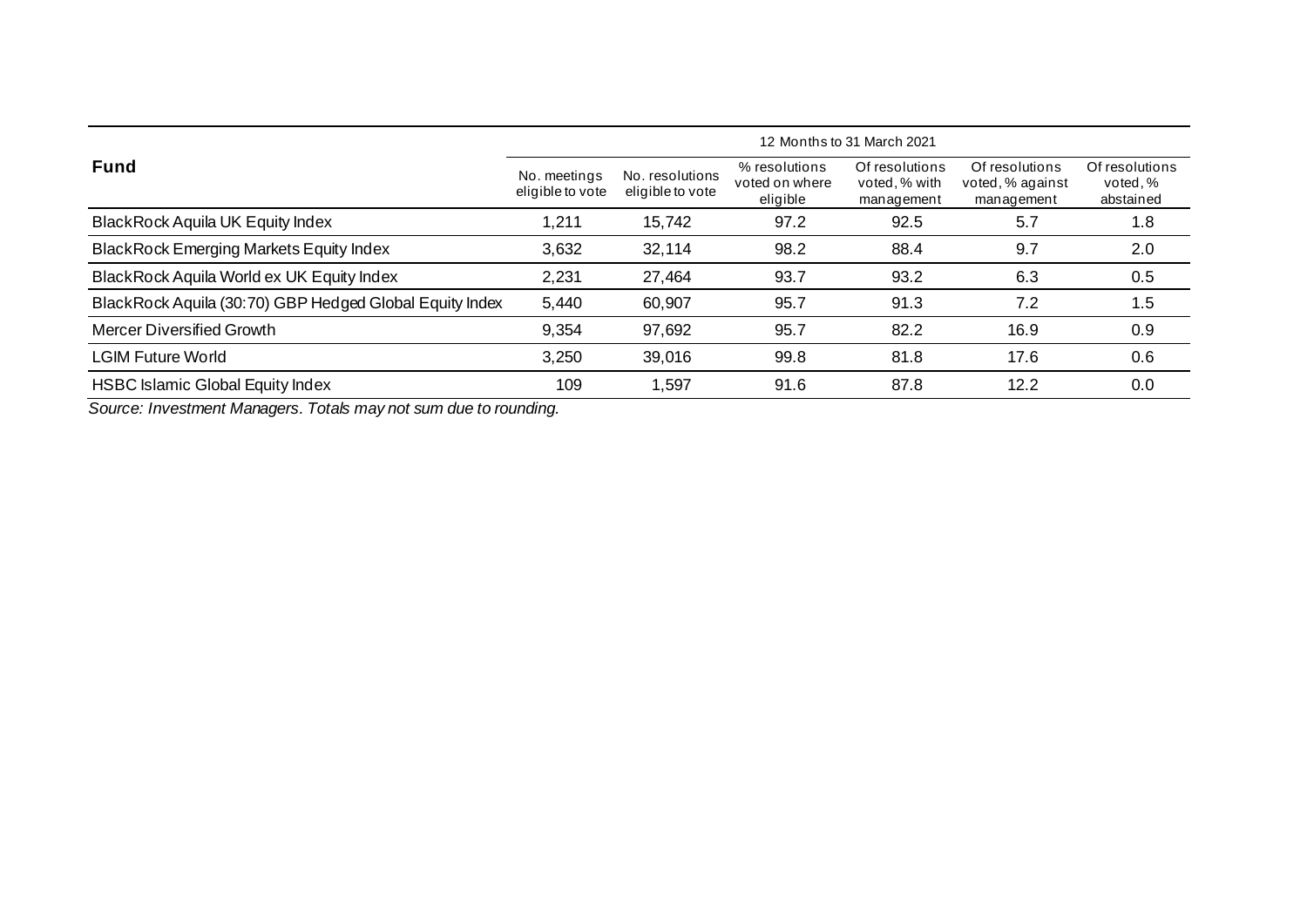# **Significant votes**

The following tables provide an example from each fund used by the Scheme (where equities are held within the fund) of a significant voting issue that arose.

| <b>BlackRock Aquila UK Equity Index</b>            |                                                                                                                                                                                                                                                                                                                                                                                                                                 |  |
|----------------------------------------------------|---------------------------------------------------------------------------------------------------------------------------------------------------------------------------------------------------------------------------------------------------------------------------------------------------------------------------------------------------------------------------------------------------------------------------------|--|
| <b>Company</b>                                     | Royal Dutch Shell plc ("Shell")                                                                                                                                                                                                                                                                                                                                                                                                 |  |
| <b>Item</b>                                        | Shareholder proposal to request for Shell to set and publish targets for greenhouse gas<br>emissions. The proponent argued that Shell's ambition to reduce its net carbon<br>intensity by 50% by 2050 would not ultimately lead to the level of emissions reduction<br>needed to achieve the goals of the Paris Agreement.                                                                                                      |  |
| <b>Date</b>                                        | 19 May 2020                                                                                                                                                                                                                                                                                                                                                                                                                     |  |
| <b>Criteria for</b><br>assessing as<br>significant | The vote related to environmental risks and opportunities and was a high profile topic.                                                                                                                                                                                                                                                                                                                                         |  |
| <b>Vote</b>                                        | BlackRock voted against the shareholder resolution.                                                                                                                                                                                                                                                                                                                                                                             |  |
|                                                    | Since submission of the proposal, BlackRock highlight that Shell updated its<br>commitments to more aggressively reduce its carbon footprint, and to become a "net-<br>zero emissions energy" company by 2050 or sooner. This includes goals for different<br>product areas for emissions, carbon footprint, and for the target consumer base.                                                                                  |  |
| <b>Rationale</b>                                   | BlackRock has engaged with Shell on climate issues for many years and believe that<br>because no single oil & gas company is in full control of the global energy mix, some of<br>the called-for commitments would only be possible if others (e.g. policymakers)<br>accelerate development / use of low-carbon technology, incentivise energy efficiency,<br>reduce demand for fossil fuels, and remove atmospheric emissions. |  |
|                                                    | As such, they did not vote for the proposal to place more extensive requirements on<br>Shell at this stage.                                                                                                                                                                                                                                                                                                                     |  |
| <b>Outcome</b>                                     | Shareholders slightly increased their support for the resolution to set further targets to<br>reduce emissions, but the proposal was still voted down (i.e., the vote was in line with<br>BlackRock's vote).                                                                                                                                                                                                                    |  |
|                                                    | The resolution received c14% approval, up from 5.5% in 2019.                                                                                                                                                                                                                                                                                                                                                                    |  |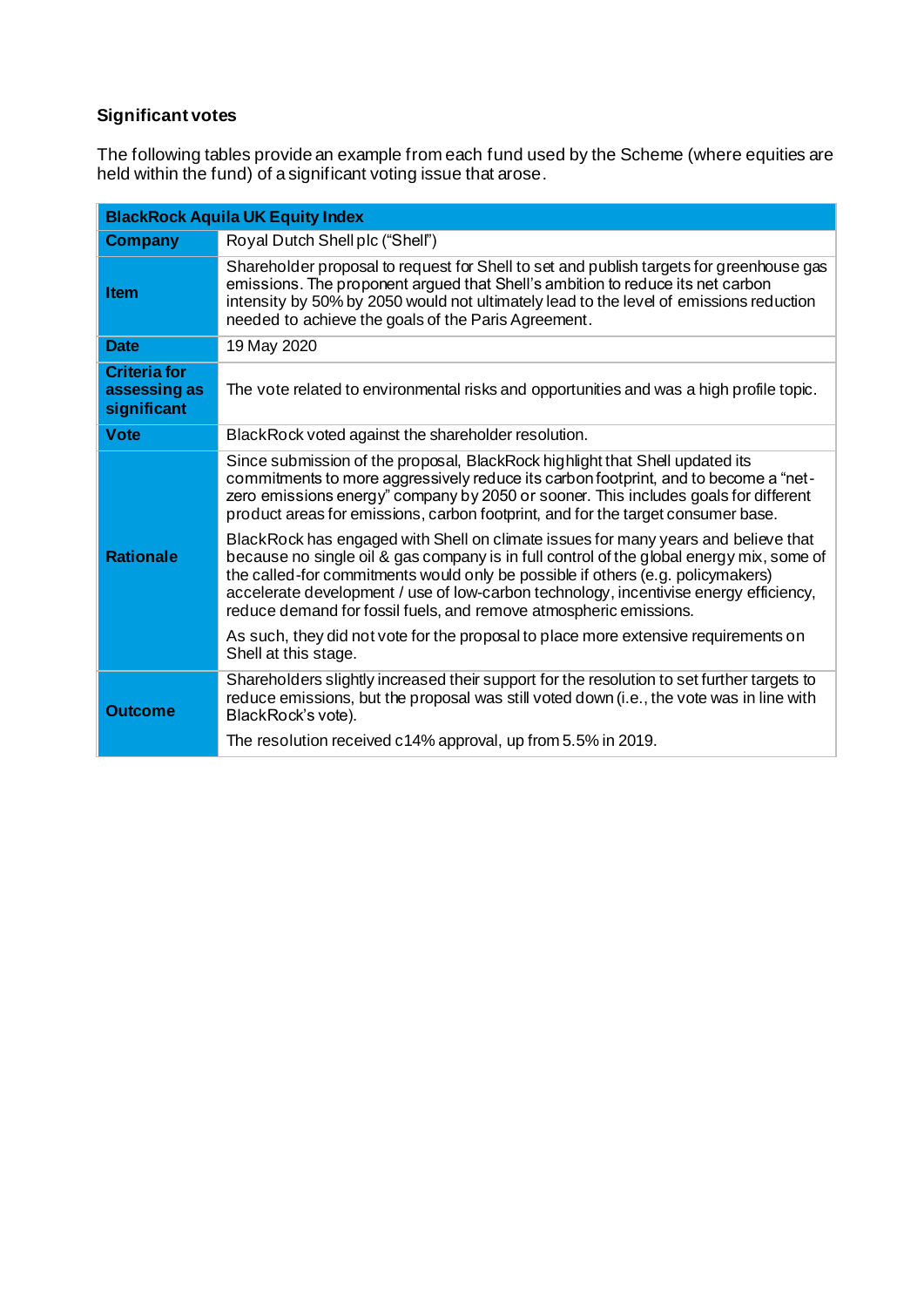| <b>BlackRock Emerging Markets Equity Index</b>     |                                                                                                                                                                                                                                                                                                                                                                                                                                                                                                                                                                                                                                                                                                                                                                                                                                                                                              |  |
|----------------------------------------------------|----------------------------------------------------------------------------------------------------------------------------------------------------------------------------------------------------------------------------------------------------------------------------------------------------------------------------------------------------------------------------------------------------------------------------------------------------------------------------------------------------------------------------------------------------------------------------------------------------------------------------------------------------------------------------------------------------------------------------------------------------------------------------------------------------------------------------------------------------------------------------------------------|--|
| <b>Company</b>                                     | PT Indofood CBP Sukses Makmur Tbk ("ICBP"), a manufacturer of food products. It is<br>also an indirect subsidiary of Hong Kong-listed First Pacific Company Limited (FPC)<br>through Indofood Sukses Makmur (INDF).                                                                                                                                                                                                                                                                                                                                                                                                                                                                                                                                                                                                                                                                          |  |
| <b>Item</b>                                        | Approve acquisition of the total issued share capital of Pinehill Company Ltd.                                                                                                                                                                                                                                                                                                                                                                                                                                                                                                                                                                                                                                                                                                                                                                                                               |  |
| <b>Date</b>                                        | 3 August 2020                                                                                                                                                                                                                                                                                                                                                                                                                                                                                                                                                                                                                                                                                                                                                                                                                                                                                |  |
| <b>Criteria for</b><br>assessing as<br>significant | Corporate strategy and capital allocation is a key stewardship priority, and the manager<br>voted against management on this topic.                                                                                                                                                                                                                                                                                                                                                                                                                                                                                                                                                                                                                                                                                                                                                          |  |
| <b>Vote</b>                                        | Against the resolution (against management)                                                                                                                                                                                                                                                                                                                                                                                                                                                                                                                                                                                                                                                                                                                                                                                                                                                  |  |
| <b>Rationale</b>                                   | ICBP's board sought approval to acquire Pinehill Company Ltd, a private holding<br>company that makes and distributes the Indomie brand of noodles.<br>The proposed purchase was from an ICBP affiliate Pinehill Corpora Ltd, which is 57%<br>controlled by the President Director of ICBP, A Salim. Pinehill Corpora Ltd owns 51% of<br>Pinehill Company Ltd, with the remainder owned by Steele Lake Ltd. The transaction<br>was valued at c\$3 billion, and under Indonesian regulations, this was deemed an<br>affiliated party transaction given Mr Salim's roles and holdings in the various entities.<br>BlackRock considered that whilst the acquisition had some merit, it was in clients'<br>interests to vote against the acquisition due to concerns regarding the valuation and<br>terms of the transaction, and the board's oversight in relation to the conflict of interest. |  |
| <b>Outcome</b>                                     | The manager escalated concerns to relevant parties in the Indonesian market and has<br>proposed opening a dialogue to discuss minority shareholder protections. In addition, to<br>address what BlackRock considers a failure in governance, the intention is to hold<br>current Board of Directors and Board of Commissioners accountable by voting against<br>their re-election at future shareholder meetings.                                                                                                                                                                                                                                                                                                                                                                                                                                                                            |  |

| BlackRock Aquila World ex UK Equity Index and BlackRock Aquila (30:70) GBP Hedged Global<br><b>Equity Index</b> |                                                                                                                                                                                                                                                                                                                                                               |  |
|-----------------------------------------------------------------------------------------------------------------|---------------------------------------------------------------------------------------------------------------------------------------------------------------------------------------------------------------------------------------------------------------------------------------------------------------------------------------------------------------|--|
| <b>Company</b>                                                                                                  | <b>Chevron Corporation</b>                                                                                                                                                                                                                                                                                                                                    |  |
| <b>Item</b>                                                                                                     | Report on Climate Lobbying Aligned with Paris Agreement Goals                                                                                                                                                                                                                                                                                                 |  |
| <b>Date</b>                                                                                                     | 27 May 2020                                                                                                                                                                                                                                                                                                                                                   |  |
| <b>Criteria for</b><br>assessing as<br>significant                                                              | Climate related voting has been highlighted by the investment manager since<br>environmental risks and opportunities represent one of their key stewardship themes.<br>In this vote, shareholders filed a non-binding proposal requesting that Chevron report<br>on how the company's direct and indirect lobbying align with the Paris Climate<br>Agreement. |  |
| <b>Vote</b>                                                                                                     | Chevron Corporation recommended that shareholders vote against this shareholder<br>proposal. The manager voted for the proposal.                                                                                                                                                                                                                              |  |
| <b>Rationale</b>                                                                                                | The underlying manager, BlackRock, believes that greater transparency into the<br>company's approach to political spending and lobbying will help articulate consistency<br>between private and public messaging in the context of managing climate risk.                                                                                                     |  |
| <b>Outcome</b>                                                                                                  | The resolution asking the company to produce a report disclosing the extent to which<br>its lobbying aligns with the Paris Agreement achieved a 53% majority.                                                                                                                                                                                                 |  |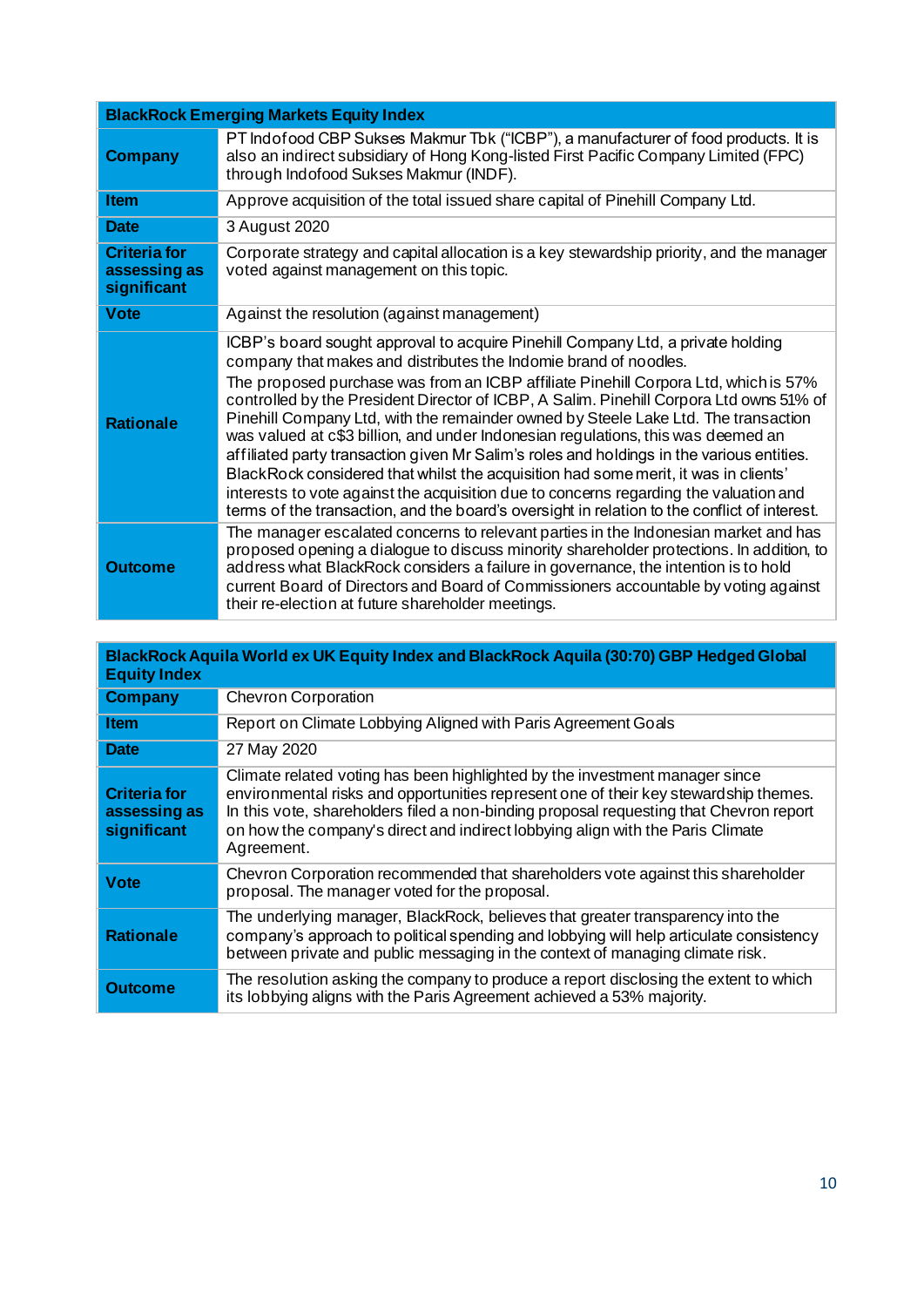| <b>Mercer Diversified Growth</b>            |                                                                                                                                                                                                                                                                    |  |
|---------------------------------------------|--------------------------------------------------------------------------------------------------------------------------------------------------------------------------------------------------------------------------------------------------------------------|--|
| <b>Company</b>                              | <b>Barclays</b>                                                                                                                                                                                                                                                    |  |
| <b>Item</b>                                 | Shareholder proposal regarding climate change strategy                                                                                                                                                                                                             |  |
| <b>Date</b>                                 | 30 April 2020                                                                                                                                                                                                                                                      |  |
| Criteria for<br>assessing as<br>significant | The vote related to a shareholder resolution with a specific focus on climate change,<br>and was a vote against management.                                                                                                                                        |  |
| <b>Vote</b>                                 | The manager voted for the resolution (against management).                                                                                                                                                                                                         |  |
| <b>Rationale</b>                            | The resolution asked the bank to phase out financing of fossil fuel companies that are<br>active agents in driving the climate crisis. The manager supported the resolution on the<br>basis that it would drive positive change on climate change risk management. |  |
| Outcome                                     | The proposal received the support of 24% of shareholders.                                                                                                                                                                                                          |  |

| <b>LGIM Future World</b>                           |                                                                                                                                                                                                                                                                                                                                                                                                                                                                                                                        |  |
|----------------------------------------------------|------------------------------------------------------------------------------------------------------------------------------------------------------------------------------------------------------------------------------------------------------------------------------------------------------------------------------------------------------------------------------------------------------------------------------------------------------------------------------------------------------------------------|--|
| <b>Company</b>                                     | <b>Barclays</b>                                                                                                                                                                                                                                                                                                                                                                                                                                                                                                        |  |
| <b>Items</b>                                       | Resolution 29 to approve Barclays' commitment in tackling climate change and<br>resolution 30 to approve a ShareAction resolution on climate change.                                                                                                                                                                                                                                                                                                                                                                   |  |
| <b>Date</b>                                        | 7 May 2020                                                                                                                                                                                                                                                                                                                                                                                                                                                                                                             |  |
| <b>Criteria for</b><br>assessing as<br>significant | LGIM note that there had been significant client interest in their voting intentions and<br>engagement activities in relation to the 2020 Barclays AGM. For this reason, it was<br>deemed a significant vote.                                                                                                                                                                                                                                                                                                          |  |
| <b>Vote</b>                                        | LGIM voted for both resolutions                                                                                                                                                                                                                                                                                                                                                                                                                                                                                        |  |
| <b>Rationale</b>                                   | The Barclays resolution 29 set an ambition for Barclays to be net zero by 2050 and to<br>commit the Group to a strategy, with targets, for alignment of its financing portfolio to the<br>goals of the Paris Agreement.<br>The ShareAction resolution asked the bank to phase out its financing of fossil fuel<br>companies that are active agents in driving the climate crisis.<br>LGIM supported both resolutions on the basis that the proposals would drive positive<br>change on climate change risk management. |  |
| <b>Outcome</b>                                     | Resolution 29 was supported by 99.9% of shareholders, resolution 30 was supported by<br>24% of shareholders.<br>LGIM acknowledge that the hard work is just beginning, and its focus will now be to help<br>Barclays on the detail of their plans and targets, more detail of which is to be published<br>in 2021. LGIM will also continue to liaise with ShareAction, Investor Forum, and other<br>large investors, to ensure a consistency of messaging.                                                             |  |